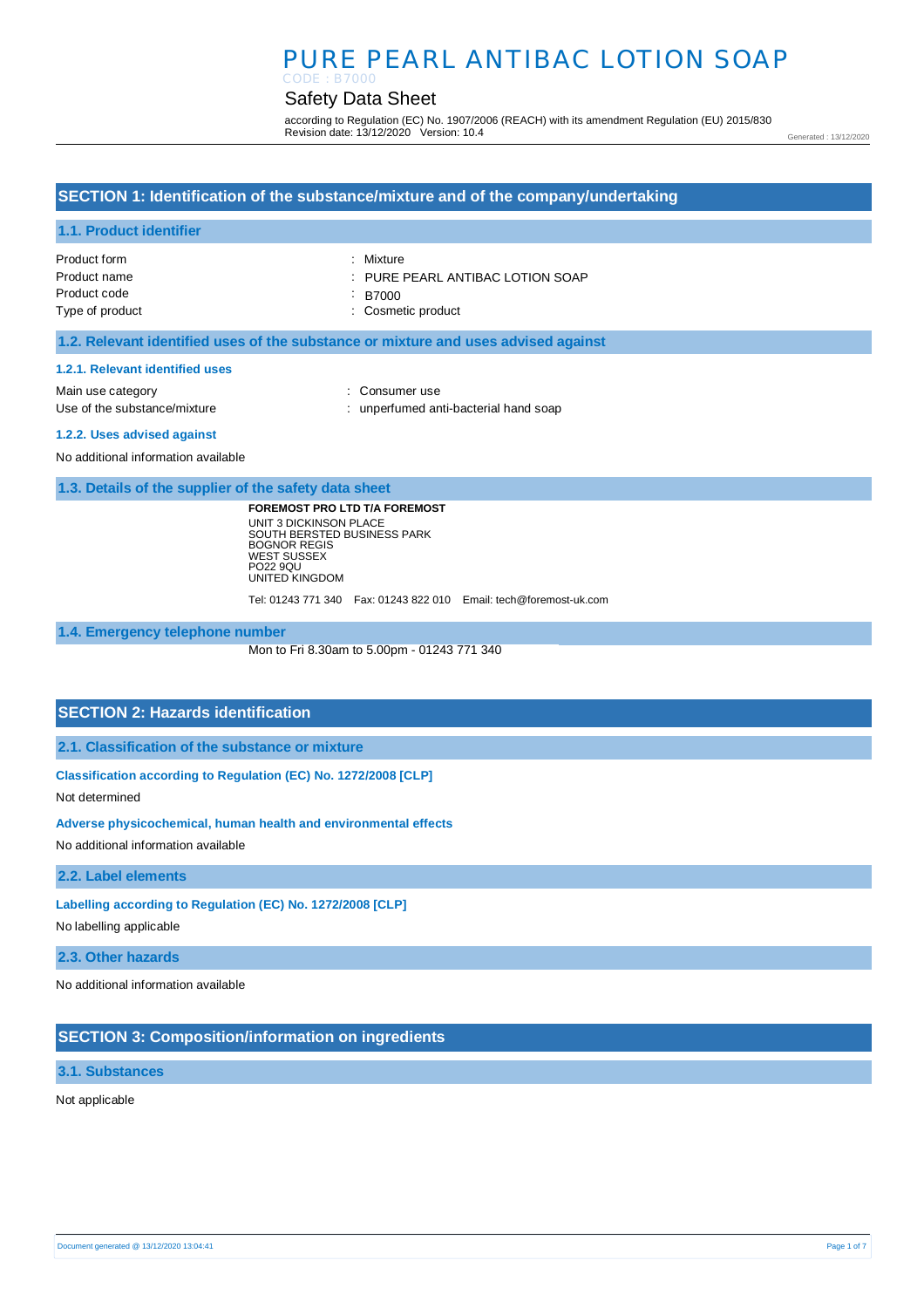according to Regulation (EC) No. 1907/2006 (REACH) with its amendment Regulation (EU) 2015/830

| 3.2. Mixtures               |                                                                           |               |                                                                                     |
|-----------------------------|---------------------------------------------------------------------------|---------------|-------------------------------------------------------------------------------------|
| <b>Name</b>                 | <b>Product identifier</b>                                                 | $\frac{9}{6}$ | <b>Classification according to</b><br><b>Regulation (EC) No.</b><br>1272/2008 [CLP] |
| Sodium laurylether sulphate | (CAS-No.) 68891-38-3<br>(EC-No.) 500-234-8<br>(REACH-no) 01-2119488639-16 | $5 - 10$      | Eye Dam. 1, H318<br>Skin Irrit. 2, H315                                             |

| <b>Specific concentration limits:</b>     |                                                                           |                                                                           |
|-------------------------------------------|---------------------------------------------------------------------------|---------------------------------------------------------------------------|
| Name                                      | <b>Product identifier</b>                                                 | <b>Specific concentration limits</b>                                      |
| Sodium laurylether sulphate               | (CAS-No.) 68891-38-3<br>(EC-No.) 500-234-8<br>(REACH-no) 01-2119488639-16 | $(5 ≤ C < 10)$ Eye Irrit. 2, H319<br>$(10 \leq C < 100)$ Eye Dam. 1, H318 |
| Full text of H-statements: see section 16 |                                                                           |                                                                           |

| <b>SECTION 4: First aid measures</b>                                       |                                                                                                                                                                                                                                                                                                   |
|----------------------------------------------------------------------------|---------------------------------------------------------------------------------------------------------------------------------------------------------------------------------------------------------------------------------------------------------------------------------------------------|
| 4.1. Description of first aid measures                                     |                                                                                                                                                                                                                                                                                                   |
| First-aid measures after eye contact<br>First-aid measures after ingestion | : IF IN EYES: Rinse cautiously with water for several minutes. Remove contact lenses, if<br>present and easy to do. Continue rinsing. If eye irritation persists: Get medical<br>advice/attention.<br>: Give nothing or a little water to drink. Get medical advice/attention if you feel unwell. |
| 4.2. Most important symptoms and effects, both acute and delayed           |                                                                                                                                                                                                                                                                                                   |
| Symptoms/effects after eye contact<br>Symptoms/effects after ingestion     | : Causes eye irritation.<br>: May cause a light irritation of the linings of the mouth, throat, and gastrointestinal tract.                                                                                                                                                                       |

**4.3. Indication of any immediate medical attention and special treatment needed**

Treat symptomatically.

| <b>SECTION 5: Firefighting measures</b>                    |                                     |  |
|------------------------------------------------------------|-------------------------------------|--|
| 5.1. Extinguishing media                                   |                                     |  |
| Suitable extinguishing media                               | : Carbon dioxide. Dry powder. Foam. |  |
| 5.2. Special hazards arising from the substance or mixture |                                     |  |
| No additional information available                        |                                     |  |
| <b>5.3. Advice for firefighters</b>                        |                                     |  |

No additional information available

### **SECTION 6: Accidental release measures**

**6.1. Personal precautions, protective equipment and emergency procedures**

### **6.1.1. For non-emergency personnel**

No additional information available

#### **6.1.2. For emergency responders**

No additional information available

**6.2. Environmental precautions**

#### No additional information available

Document generated @ 13/12/2020 13:04:41 Page 2 of 7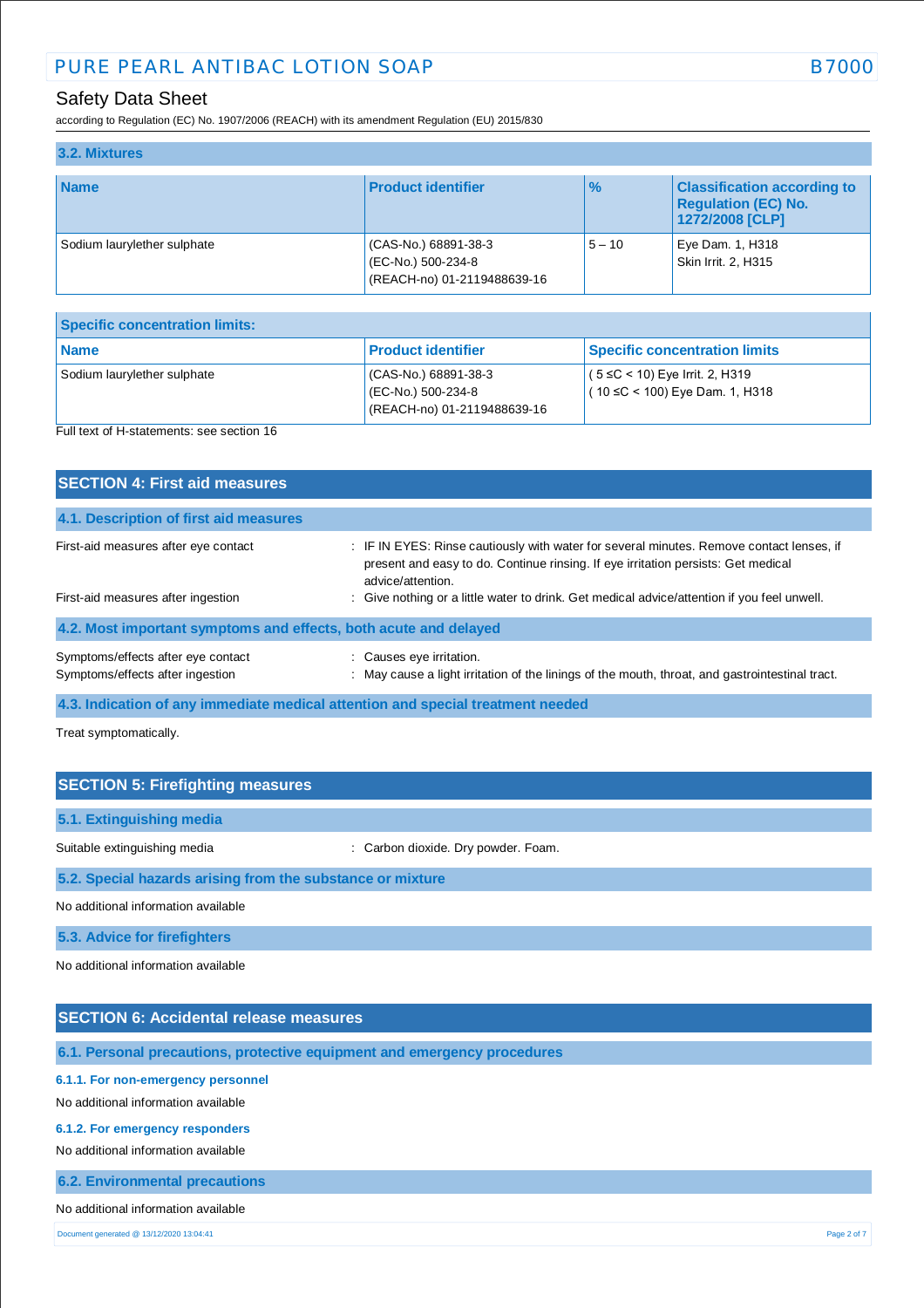# PURE PEARL ANTIBAC LOTION SOAP B7000

# Safety Data Sheet

according to Regulation (EC) No. 1907/2006 (REACH) with its amendment Regulation (EU) 2015/830

| 6.3. Methods and material for containment and cleaning up                                                                         |                                                                                                                  |  |
|-----------------------------------------------------------------------------------------------------------------------------------|------------------------------------------------------------------------------------------------------------------|--|
| For containment<br>Methods for cleaning up                                                                                        | Collect spillage.<br>: Soak up spills with inert solids, such as clay or diatomaceous earth as soon as possible. |  |
| 6.4. Reference to other sections                                                                                                  |                                                                                                                  |  |
| For further information refer to section 8: "Exposure controls/personal protection". For further information refer to section 13. |                                                                                                                  |  |

# **SECTION 7: Handling and storage**

#### **7.1. Precautions for safe handling**

#### No additional information available

| 7.2. Conditions for safe storage, including any incompatibilities |                                                                                                                                                                 |  |
|-------------------------------------------------------------------|-----------------------------------------------------------------------------------------------------------------------------------------------------------------|--|
| Technical measures<br>Storage conditions<br>Incompatible products | : Does not require any specific or particular technical measures.<br>: Keep container closed when not in use.<br>: Oxidizing agent. Strong acids. Strong bases. |  |
| 7.3. Specific end use(s)                                          |                                                                                                                                                                 |  |
| No additional information available                               |                                                                                                                                                                 |  |

# **SECTION 8: Exposure controls/personal protection**

### **8.1. Control parameters**

### **8.1.1 National occupational exposure and biological limit values**

No additional information available

#### **8.1.2. Recommended monitoring procedures**

No additional information available

#### **8.1.3. Air contaminants formed**

No additional information available

#### **8.1.4. DNEL and PNEC**

No additional information available

#### **8.1.5. Control banding**

No additional information available

#### **8.2. Exposure controls**

#### **8.2.1. Appropriate engineering controls**

No additional information available

#### **8.2.2. Personal protection equipment**

No additional information available

#### **8.2.3. Environmental exposure controls**

No additional information available

# **SECTION 9: Physical and chemical properties**

# **9.1. Information on basic physical and chemical properties**

Physical state : Liquid Appearance : Mobile liquid. Colour : white. Odour : odourless.

- 
- -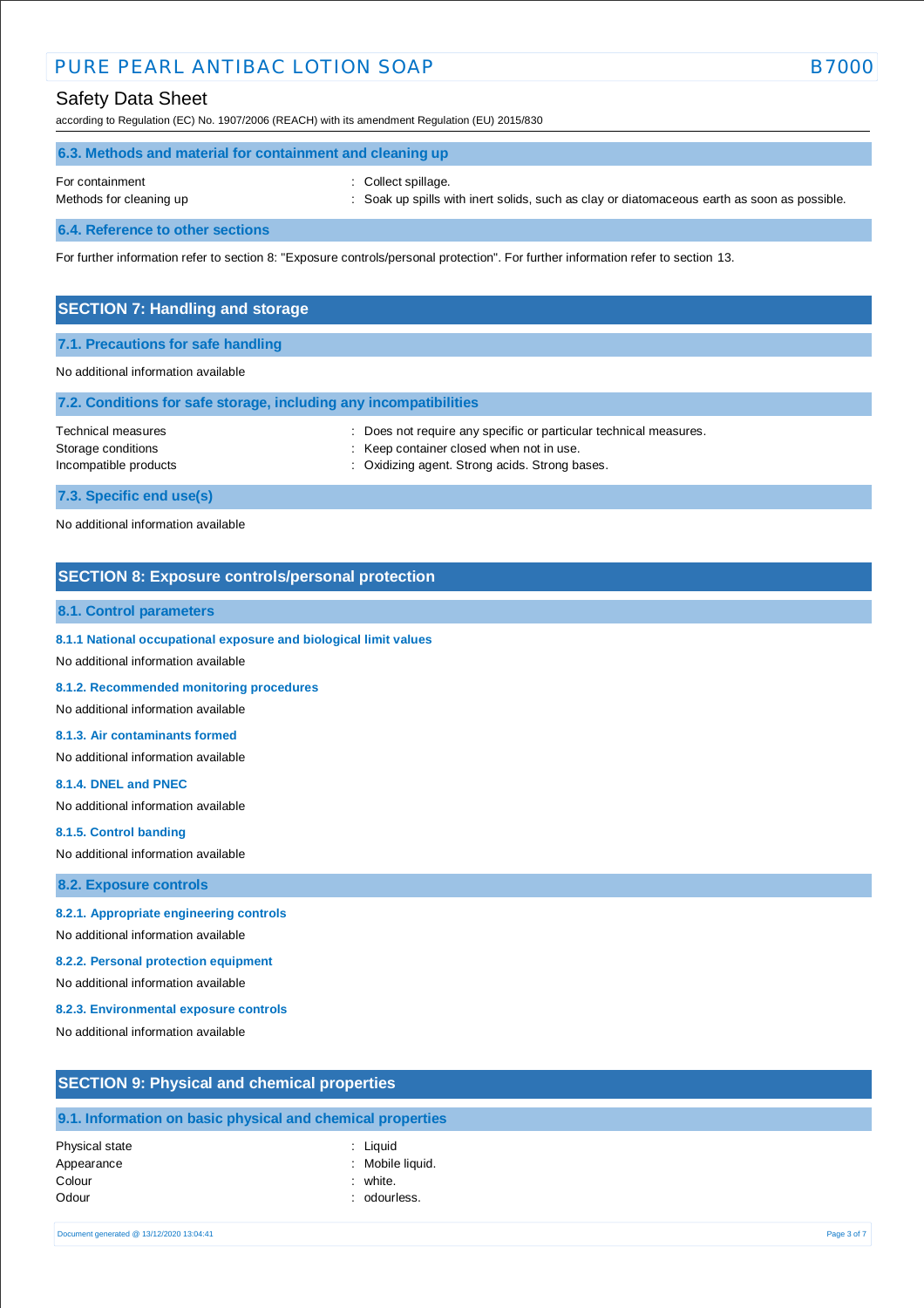according to Regulation (EC) No. 1907/2006 (REACH) with its amendment Regulation (EU) 2015/830

| Odour threshold<br>рH                           | ÷ | No data available<br>4 |
|-------------------------------------------------|---|------------------------|
| Relative evaporation rate (butylacetate=1)      |   | No data available      |
| Melting point                                   |   | No data available      |
| Freezing point                                  |   | No data available      |
| Boiling point                                   |   | No data available      |
| Flash point                                     |   | No data available      |
| Auto-ignition temperature                       |   | No data available      |
| Decomposition temperature                       |   | No data available      |
| Flammability (solid, gas)                       |   | No data available      |
| Vapour pressure                                 |   | No data available      |
| Relative vapour density at 20 °C                |   | No data available      |
| Relative density                                |   | 1.03                   |
| Solubility                                      |   | No data available      |
| Partition coefficient n-octanol/water (Log Pow) |   | No data available      |
| Viscosity, kinematic                            |   | No data available      |
| Viscosity, dynamic                              |   | No data available      |
| Explosive properties                            |   | No data available      |
| Oxidising properties                            |   | No data available      |
| Explosive limits                                |   | No data available      |

#### **9.2. Other information**

No additional information available

# **SECTION 10: Stability and reactivity**

#### **10.1. Reactivity**

The product is non-reactive under normal conditions of use, storage and transport.

#### **10.2. Chemical stability**

Stable under normal conditions of use.

**10.3. Possibility of hazardous reactions**

No dangerous reactions known under normal conditions of use.

**10.4. Conditions to avoid**

None under recommended storage and handling conditions (see section 7).

**10.5. Incompatible materials**

None under normal use.

**10.6. Hazardous decomposition products**

Under normal conditions of storage and use, hazardous decomposition products should not be produced.

# **SECTION 11: Toxicological information 11.1 Information on toxicological effects** Acute toxicity (oral) **Example 2** Constant Acute toxicity (oral) Acute toxicity (dermal) **Example 2** Controller toxicity (dermal) Acute toxicity (inhalation) **individual to the Case of Cassified** in Not classified Skin corrosion/irritation : Not classified pH: 4 Serious eye damage/irritation : Not classified

pH: 4 Respiratory or skin sensitisation : Not classified Germ cell mutagenicity **Second Contract Contract Contract Contract Contract Contract Contract Contract Contract Contract Contract Contract Contract Contract Contract Contract Contract Contract Contract Contract Contract Co** 

Document generated @ 13/12/2020 13:04:41 Page 4 of 7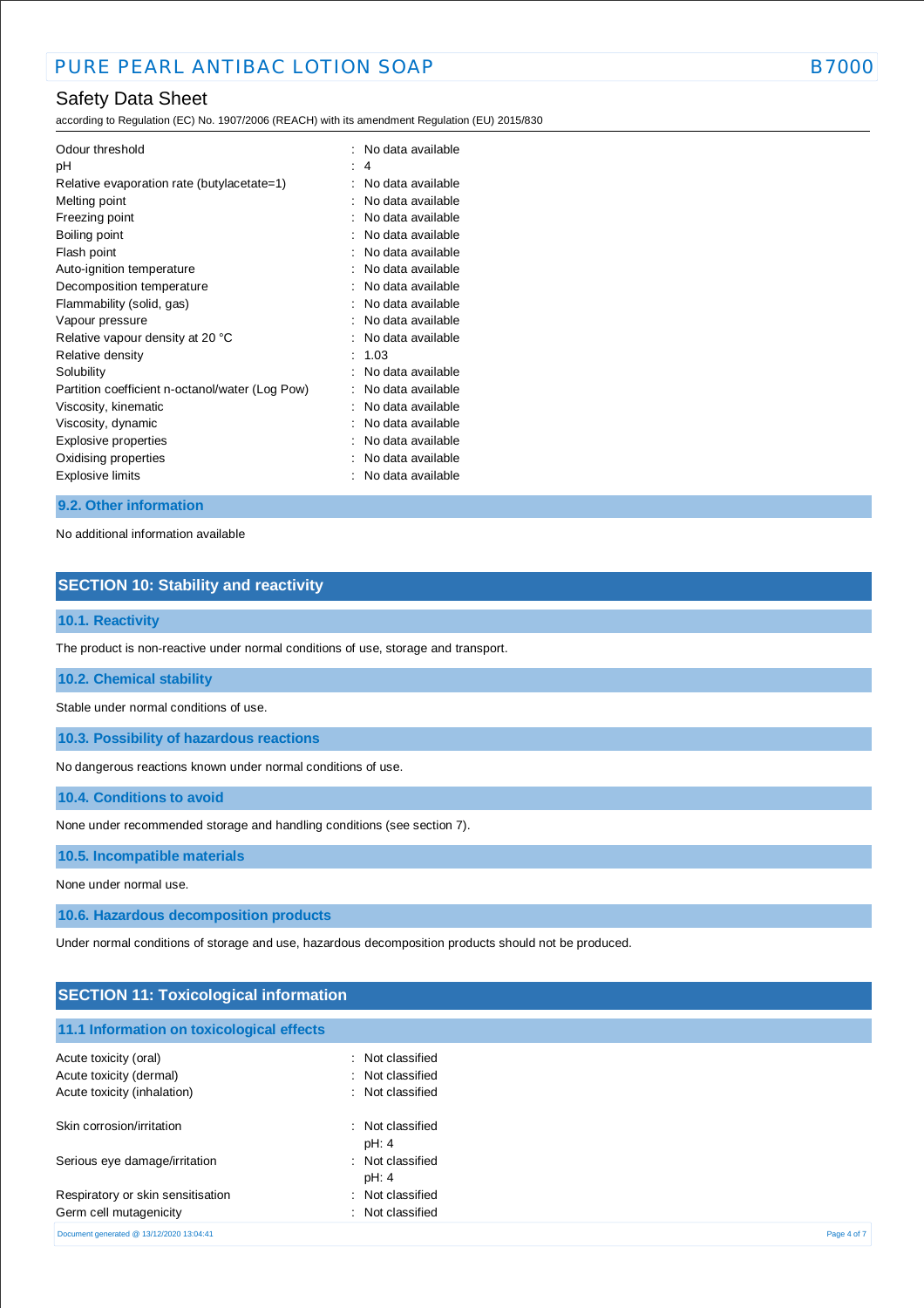according to Regulation (EC) No. 1907/2006 (REACH) with its amendment Regulation (EU) 2015/830

| Carcinogenicity        | : Not classified |
|------------------------|------------------|
| Reproductive toxicity  | : Not classified |
| STOT-single exposure   | : Not classified |
| STOT-repeated exposure | : Not classified |
| Aspiration hazard      | : Not classified |

### **SECTION 12: Ecological information 12.1. Toxicity** Hazardous to the aquatic environment, short-term (acute) : Not classified Hazardous to the aquatic environment, long-term (chronic) : Not classified

**12.2. Persistence and degradability**

No additional information available

**12.3. Bioaccumulative potential**

No additional information available

**12.4. Mobility in soil**

No additional information available

**12.5. Results of PBT and vPvB assessment**

No additional information available

**12.6. Other adverse effects**

No additional information available

| <b>SECTION 13: Disposal considerations</b> |                                                                |
|--------------------------------------------|----------------------------------------------------------------|
| 13.1. Waste treatment methods              |                                                                |
| European List of Waste (LoW) code          | : 20 01 30 - detergents other than those mentioned in 20 01 29 |

### **SECTION 14: Transport information**

In accordance with ADR / IMDG / IATA

| 14.1 UN number                                                                           |                                                                     |  |
|------------------------------------------------------------------------------------------|---------------------------------------------------------------------|--|
| UN-No. (ADR)<br>UN-No. (IMDG)<br>UN-No. (IATA)                                           | $\therefore$ Not applicable<br>: Not applicable<br>: Not applicable |  |
| 14.2. UN proper shipping name                                                            |                                                                     |  |
| Proper Shipping Name (ADR)<br>Proper Shipping Name (IMDG)<br>Proper Shipping Name (IATA) | $\therefore$ Not applicable<br>: Not applicable<br>: Not applicable |  |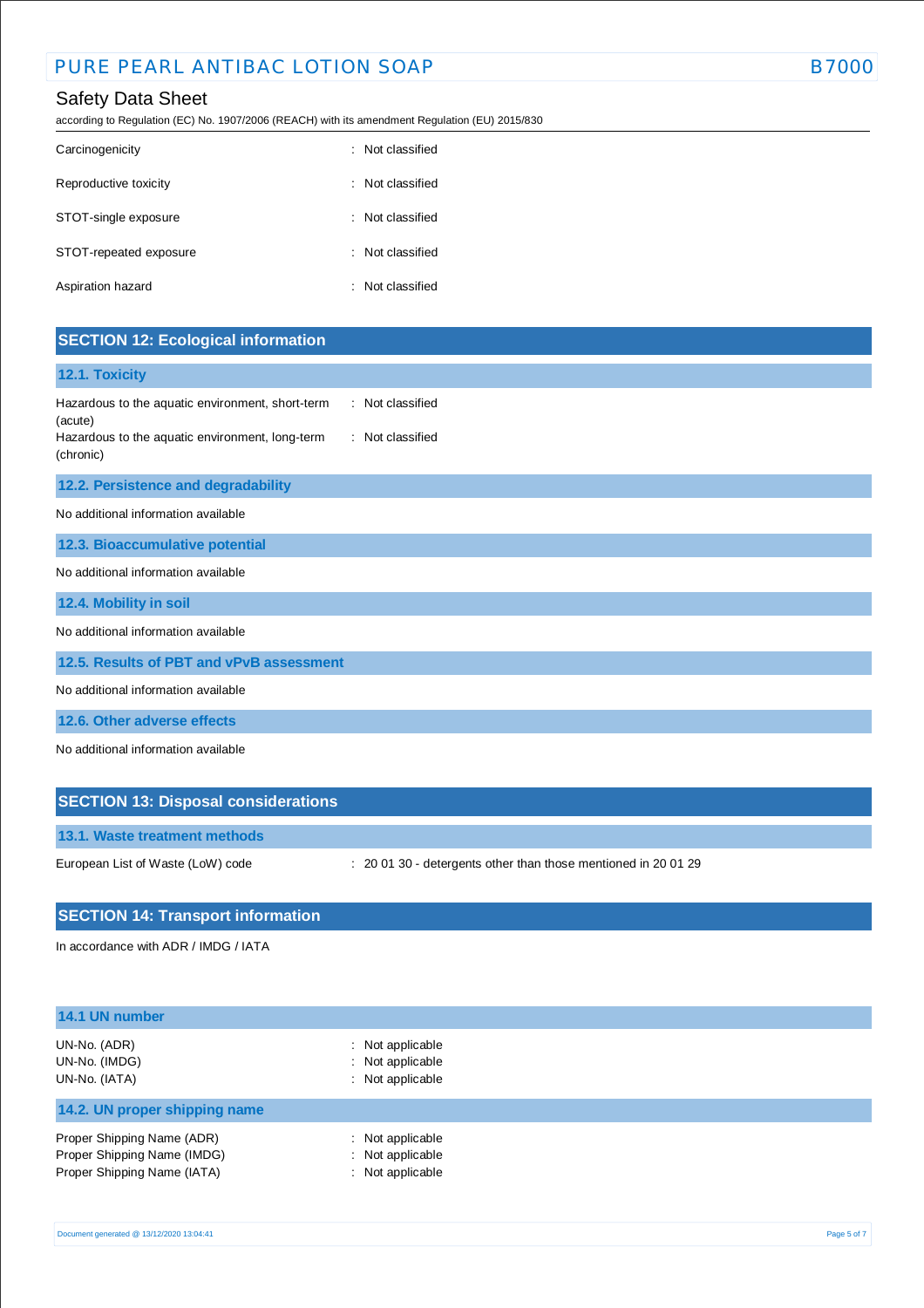according to Regulation (EC) No. 1907/2006 (REACH) with its amendment Regulation (EU) 2015/830

| 14.3. Transport hazard class(es)                                                                   |                                                          |
|----------------------------------------------------------------------------------------------------|----------------------------------------------------------|
| <b>ADR</b><br>Transport hazard class(es) (ADR)<br><b>IMDG</b><br>Transport hazard class(es) (IMDG) | : Not applicable<br>: Not applicable                     |
| <b>IATA</b><br>Transport hazard class(es) (IATA)                                                   | : Not applicable                                         |
| 14.4. Packing group                                                                                |                                                          |
| Packing group (ADR)<br>Packing group (IMDG)<br>Packing group (IATA)                                | : Not applicable<br>Not applicable<br>: Not applicable   |
| <b>14.5. Environmental hazards</b>                                                                 |                                                          |
| Dangerous for the environment<br>Marine pollutant<br>Other information                             | : No<br>: No<br>: No supplementary information available |
| 14.6. Special precautions for user                                                                 |                                                          |
| <b>Overland transport</b><br>No data available                                                     |                                                          |
| <b>Transport by sea</b><br>No data available                                                       |                                                          |
| Air transport<br>No data available                                                                 |                                                          |
| 14.7. Transport in bulk according to Annex II of Marpol and the IBC Code                           |                                                          |

Not applicable

### **SECTION 15: Regulatory information**

**15.1. Safety, health and environmental regulations/legislation specific for the substance or mixture**

#### **15.1.1. EU-Regulations**

Contains no REACH substances with Annex XVII restrictions

Contains no substance on the REACH candidate list

Contains no REACH Annex XIV substances

Contains no substance subject to Regulation (EU) No 649/2012 of the European Parliament and of the Council of 4 July 2012 concerning the export and import of hazardous chemicals.

Contains no substance subject to Regulation (EU) No 2019/1021 of the European Parliament and of the Council of 20 June 2019 on persistent organic pollutants

#### **15.1.2. National regulations**

**United Kingdom**

British National Regulations : Commission Regulation (EU) 2015/830 of 28 May 2015 amending Regulation (EC) No 1907/2006 of the European Parliament and of the Council on the Registration, Evaluation, Authorisation and Restriction of Chemicals (REACH). Regulation(EC) No 1223/2009 on cosmetic products.

#### **15.2. Chemical safety assessment**

No additional information available